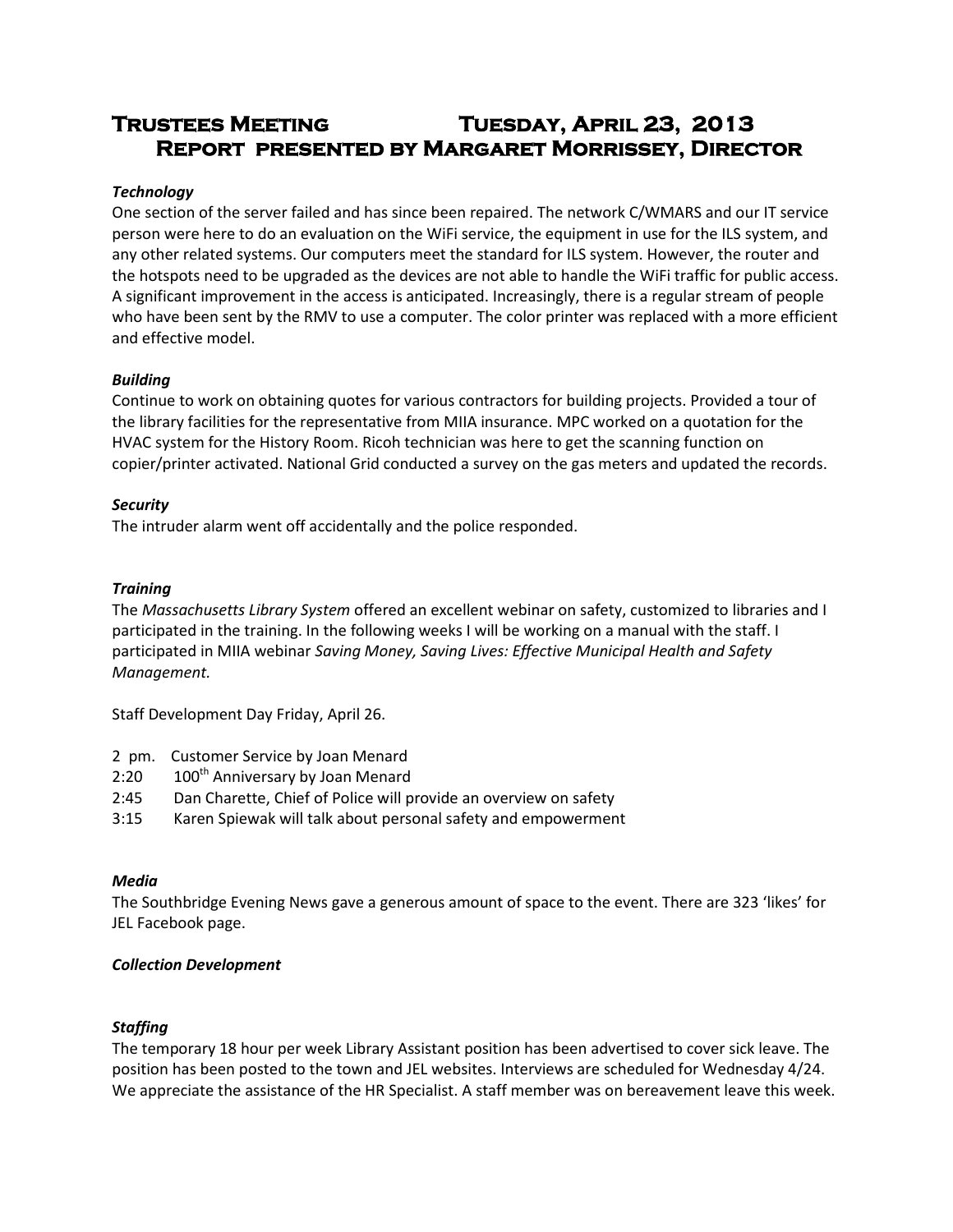Library Aide Angela Dumas has resigned and will be leaving on May 5<sup>th</sup>. The posting for this position should be available before the end of the week. A staff member and I met with the HR team regarding a personnel matter.

#### *Volunteers*

#### *Children's Department*

*Baby Time* went well and had some parents from *Healthy Families* program joins us. Dr. Seuss' birthday is being celebrated all week! There are lots of exciting props that the staff is using to interest the children in the event, including a live diorama with Truffla trees which is perfect for photographs! *Crafty Wednesday* has a Seuss theme. On Monday the YMCA Preschool had their art reception here at 6pm and then stayed for pajama story time. Twenty two students Trinity Catholic Academy 4<sup>th</sup> grade students of Mrs. Primavera were at JEL for an instruction session. The Southbridge Cultural Council provided a grant for *Mr. Vinny's Little Puppet Show* which was very popular with 72 people in attendance! SuperKids program on Wednesdays is recording a larger participation, probably due to the improved weather. On the recent snow day from school we expected to be busy and had a movie ready to screen but did not see many patrons. St. Patrick's Day was the theme of this week's storytime.

#### *Programs*

In celebration of *Black History Month*, national speaker Tom Ingrassia presented *Girl Power: The Supremes as Cultural Icons.* This program was sponsored by the Friends of Jacob Edwards Library. April marks the start of *National Poetry Month* – JEL is celebrating with a display of poetry titles and 2 poetry events throughout the month. Staff is working on some special events for School Vacation Week.

#### *Outreach*

I attended the *ASPIRA Advisory Committee* quarterly meeting. The Children's Librarian participated in the PTA's *Reach Out and Read* program as a guest reader at Charlton Street school, in Mrs. Stella's class. There were 24 students and 3 adults and she read 5 stories! I met with members of the Historical Commission to craft the verbiage for the plaques they are arranging for the Claire J Birtz collection. The Children's Librarian attended the *Parent Support Network* meeting, held at JEL. The Community Baby Shower date has been changed to Wednesday, May  $15^{th}$  from 1 p.m. to 4 p.m. I attended the bimonthly regional meeting of the schools, law enforcement, court and health personnel at the Middle High School. I attended the monthly meeting of the Digital Commonwealth and also participated in the statewide Library Legislative day at the State House. While there, I had the opportunity to meet with Senator Moore and Representative Durant to discuss library funding and services, especially state aid. The *Parent Support Network* held a meeting here to finalizing arrangements for the *Community Baby Shower* and the *Parent Café*. The library will be participating in the scavenger hunt for this event. Library staff demonstrated Google Docs and set up the survey for the Parent Café.

#### *Meetings*

The area library directors met to discuss matters of mutual interest. I attended the Master Planning Education Round Table. I also attended the Master Planning Neighborhood Round Table.

#### *Meeting Rooms*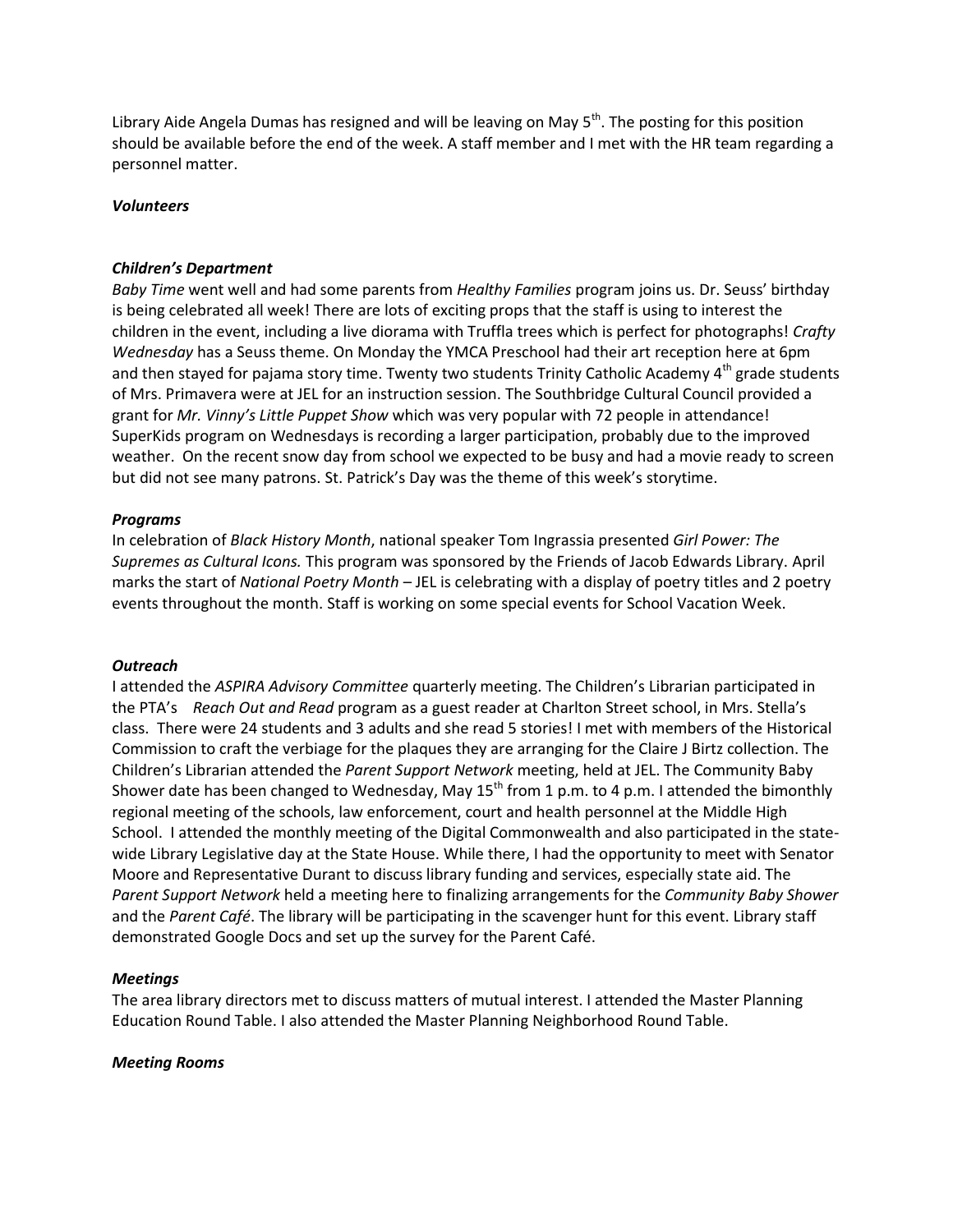Increasingly we are being asked to use the meeting rooms for non-traditional purposes. A recent request to use the room for a memorial service was refused, as it was deemed by the Trustees to be outside the mission of the library.

## *FOJEL*

Jazz history is also being feted with a program from JoyCo following the Annual Meeting of the Friends of JEL. There were 12 people in attendance for the Meeting. The program attracted 23 attendees. The book sale took place April 18-20 this year. It was deemed a success as it yielded more income than last year. The unsold items were taken by a company on Monday and they will provide a small sum for the items collected.

## *AARP Tax Assistance*

The last day for tax assistance from the AARP is Monday, April 1. The AARP has completed nine weeks offering a total of 54 hours of tax assistance service

## *Literacy Volunteers*

The Southbridge Adult Education group is being reactivated. Holly Christo of LVS is taking the lead. The computer classes continue to be popular, mostly with elderly folk rather than with English language learners.

# *100th Anniversary of JEL*

Meetings continue on the first Saturday of each month. Dick Whitney and I have been working with some researchers/authors to find a suitable person to write the history of the library for the centenary.

## *Bicentennial Meeting*

No Report

## *Budget*

The Library Budget was discussed at the Education and Human Services Sub Committee this week. The Chairwoman, Joan Menard and I attended. The final adjusted figure for State Aid for FY13 is \$21,615.56.

## *Closing*

The library will be closed on Friday April 26 at 1 p.m. to facilitate the staff training.

## **WRTA**

The Treasurer, Accountant and I met with the CFO of the RTA to discuss the procedure for making monthly bus passes available. A message was posted on the library's Facebook page to indicate that monthly bus passes are now available though the Collector's Office. Riders are coming to the library to pick up the schedules or check on the real time schedule for the next available bus and we are placed to report that they are using the library as a waiting room.

## *Freedom of Information*

Libraries across Massachusetts received a freedom of information request from a researcher at MIT regarding written complaints received by the library since January 2010.

## *Donation*

Author Bill Tremblay donated a copy of the Magicians and came by to deliver it in person. The Last Green Valley has provided a copy of their latest promotional DVD of the National Heritage Corridor.